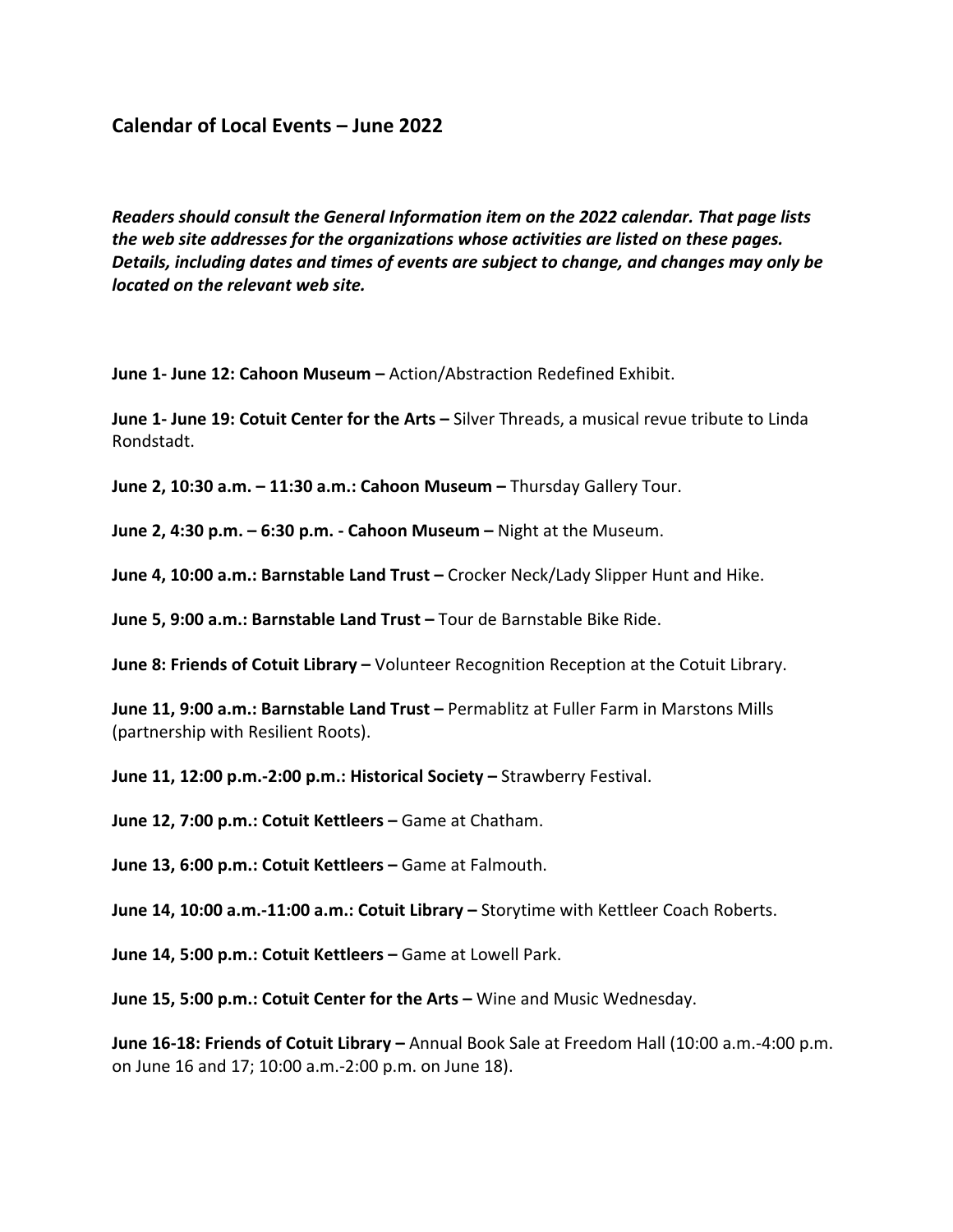**June 16, 6:00 p.m-8:00 p.m.: Historical Society:** Annual Meeting.

**June 16, 6:00 p.m.: Cotuit Kettleers –** Game at Bourne.

**June 17, 5:00 p.m.: Cotuit Kettleers –** Game at Lowell Park.

**June 18-21: Barnstable Land Trust –** Celebrate the Solstice with 4 days of conservation programs across the Cape.

**June 18, 9:00 a.m.: Barnstable Land Trust –** Creating a Pollinator Friendly Garden at Fuller Farm (partnership with Resilient Roots).

**June 18, 11:00 a.m. – 12:00 p.m.: Cotuit Library –** Summer Science – make a solar oven.

**June 18, 6:00 p.m.: Cotuit Kettleers –** Game at Hyannis.

**June 19, 7:30 p.m.: Cotuit Center for the Arts –** Black Kingdoms Matter – Africa: The Motherland.

**June 19, 2:00 p.m.: Cotuit Kettleers –** Game at Lowell Park (Doubleheader).

**June 21, 10:00 a.m.-11:00 a.m.: Cotuit Library –** Storytime with Kettleer Coach Roberts.

**June 21, 7:30 p.m.: Civic Association –** open meeting, In-person or virtual TBD.

**June 21 – July 8: Cotuit Center for the Arts –** You're A Good Man, Charlle Brown.

**June 21, 6:00 p.m.: Cotuit Kettleers –** Game at Wareham.

**June 22, 10:00 a.m.: Barnstable Land Trust –** Sandy Neck Plover Walk ( partnership with Dept. of Natural Resources).

**June 22, 5:00 p.m.: Cotuit Kettleers –** Game at Lowell Park.

**June 23, 4:00 p.m.-6:00 p.m.: Cotuit Library –** Family Board Game Night.

**June 23, 9:00 a.m. – 10:00 a.m.: Cahoon Museum –** Volunteer and Member Walk-Through.

**June 24, 5:00 p.m.: Cotuit Kettleers –** Game at Lowell Park.

**June 25- July 9: Cahoon Museum –** Brush Off.

**June 25, 5:00 p.m.: Cotuit Kettleers –** Game at Lowell Park.

**June 26, 3:00 p.m.: Cotuit Kettleers –** Game at Y-D (Doubleheader).